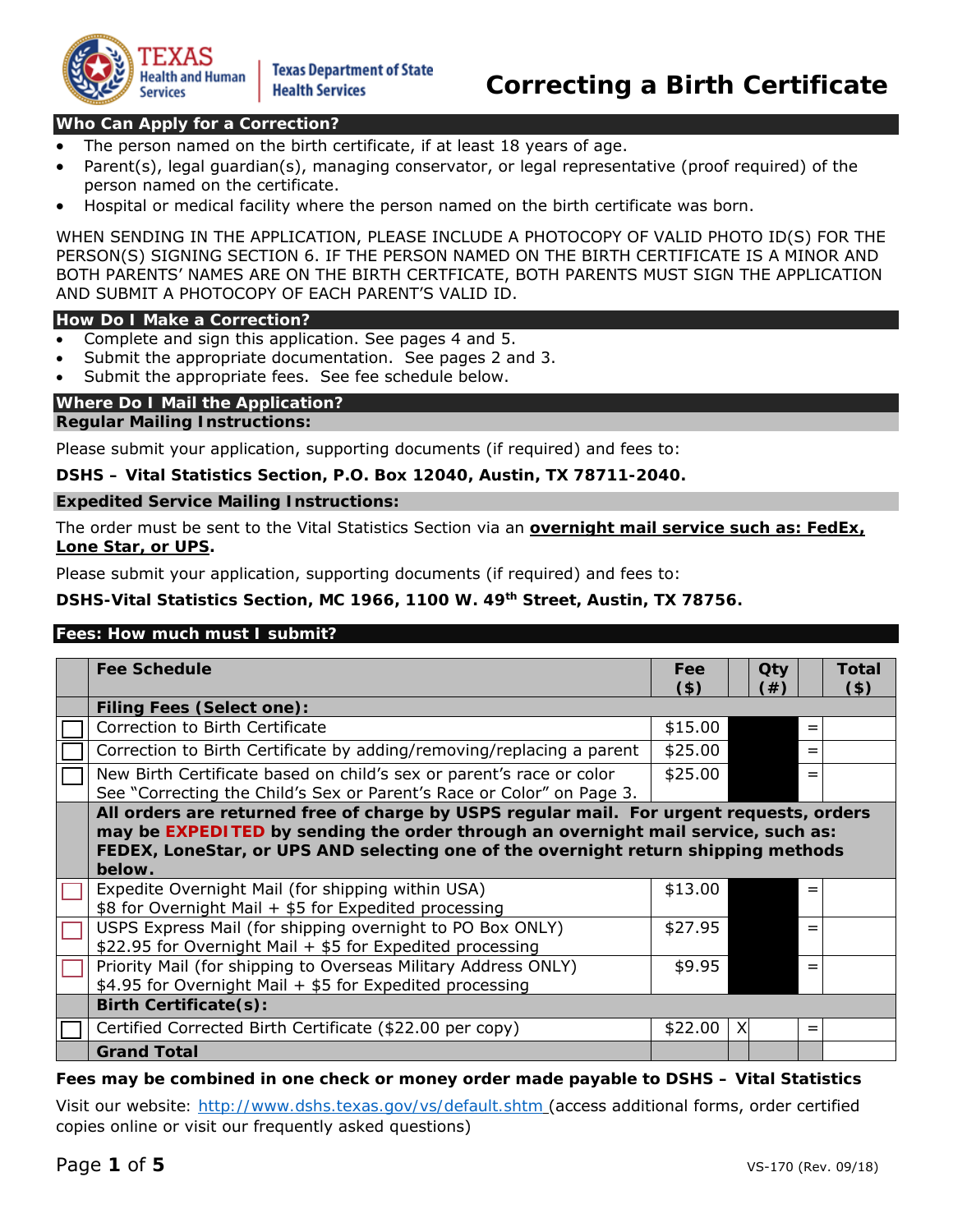### **What type of correction are you requesting?**

#### **Box # 1: Document Checklist**

| I want to                                                                                                                                                         | You will need one of the supporting<br>documents shown in Box $# 2$ below |
|-------------------------------------------------------------------------------------------------------------------------------------------------------------------|---------------------------------------------------------------------------|
| Correct a hospital error before 1 <sup>st</sup> birthday<br>(hospital must sign and submit application)                                                           | No documentation required.                                                |
| Correct an error or omission made by the hospital after child's 1 <sup>st</sup><br>birthdav                                                                       | $1$ or $2$                                                                |
| Add or correct child's first or middle name, BEFORE child's 1st<br>birthday<br>Examples: Cindie to Cindy or "no name" to Kathie                                   | No documentation required                                                 |
| Add or correct child's first or middle name, AFTER child's 1 <sup>st</sup><br>birthdav                                                                            | 1, 2, 3, 4, 5, 6, 7, 8, or 9                                              |
| Correct spelling of child's last name (all documents must be dated<br>PRIOR to birth of child)<br>Example: Martines to Martinez                                   | 5, 10, 11, 12, 13, or 14                                                  |
| Correct child's date of birth, place of birth, time of birth, or sex                                                                                              | 1, 2, or 5                                                                |
| Correct parent's information<br>(parent must be currently listed on the birth certificate)                                                                        | 5, 10, 11, 12, 13, or 14                                                  |
| Correct mother's residence address at the time of the child's birth                                                                                               | 1, 2, or 5                                                                |
| $\Box$ Adding a parent AND the parents were married BEFORE the<br>child was born (Both parents sign Section 6 of this application in<br>the presence of a notary) | 12                                                                        |
| Change Legal name Example: Martinez to Brown                                                                                                                      | 5                                                                         |
| Remove information from birth record                                                                                                                              | 5                                                                         |
| □ Add/remove/replace a parent                                                                                                                                     | See page 3, "Adding, Removing, or<br>Replacing a Parent's Name"           |

#### **Suggested Supporting Documents:**

Documents must be original certified copies (no photocopies or notarized copies) on official letterhead or with an original certification or seal unless otherwise specified below. Foreign documents, including notaries, must have an apostille or legalization. **All supporting documents must match the requested correction(s) exactly and cannot be altered.**

If an item has already been amended once, a *court order* is required to amend the same item again.

|                 | Box $# 2$ : Supporting Documents                                                              |
|-----------------|-----------------------------------------------------------------------------------------------|
|                 | Hospital or medical record at birth (admission/discharge or worksheet)                        |
| $\overline{2}$  | Letter from Hospital or medical facility explaining correction needed                         |
| 3               | Baptismal certificate - Must be within first 5 years of birth                                 |
| 4               | Numident printout from the Social Security Administration (SSA). Issued by the SSA, Office of |
|                 | Privacy and Disclosure, 617 Altmeyer Bldg., 6401 Security Blvd, Baltimore, MD 21235. Contact  |
|                 | SSA for fees, order form and more information.                                                |
| 5.              | A certified copy of a court order affecting information shown on the birth certificate.       |
| 6               | Elementary school record - Must be signed by custodian of school records based on earliest    |
|                 | attendance.                                                                                   |
| $\overline{7}$  | Federal census record                                                                         |
| 8               | School census record                                                                          |
| 9               | Armed forces discharge papers (form DD 214) - Photocopy accepted                              |
| 10 <sup>°</sup> | Birth certificate(s) of child's parent(s)                                                     |
| 11              | Birth certificate of child's older brother or sister                                          |
| 12 <sup>1</sup> | Certified copy of Parent's Marriage license                                                   |
| 13              | Parent's Naturalization Certificate (must include name change) Call the Immigration and       |
|                 | Naturalization Service (ICE) at 800-375-5283 to obtain information on how to secure this      |
|                 | document.                                                                                     |
| 14 <sub>1</sub> | Photocopy of Parent's domestic passport or Parent's foreign passport with U.S. Visa           |
|                 |                                                                                               |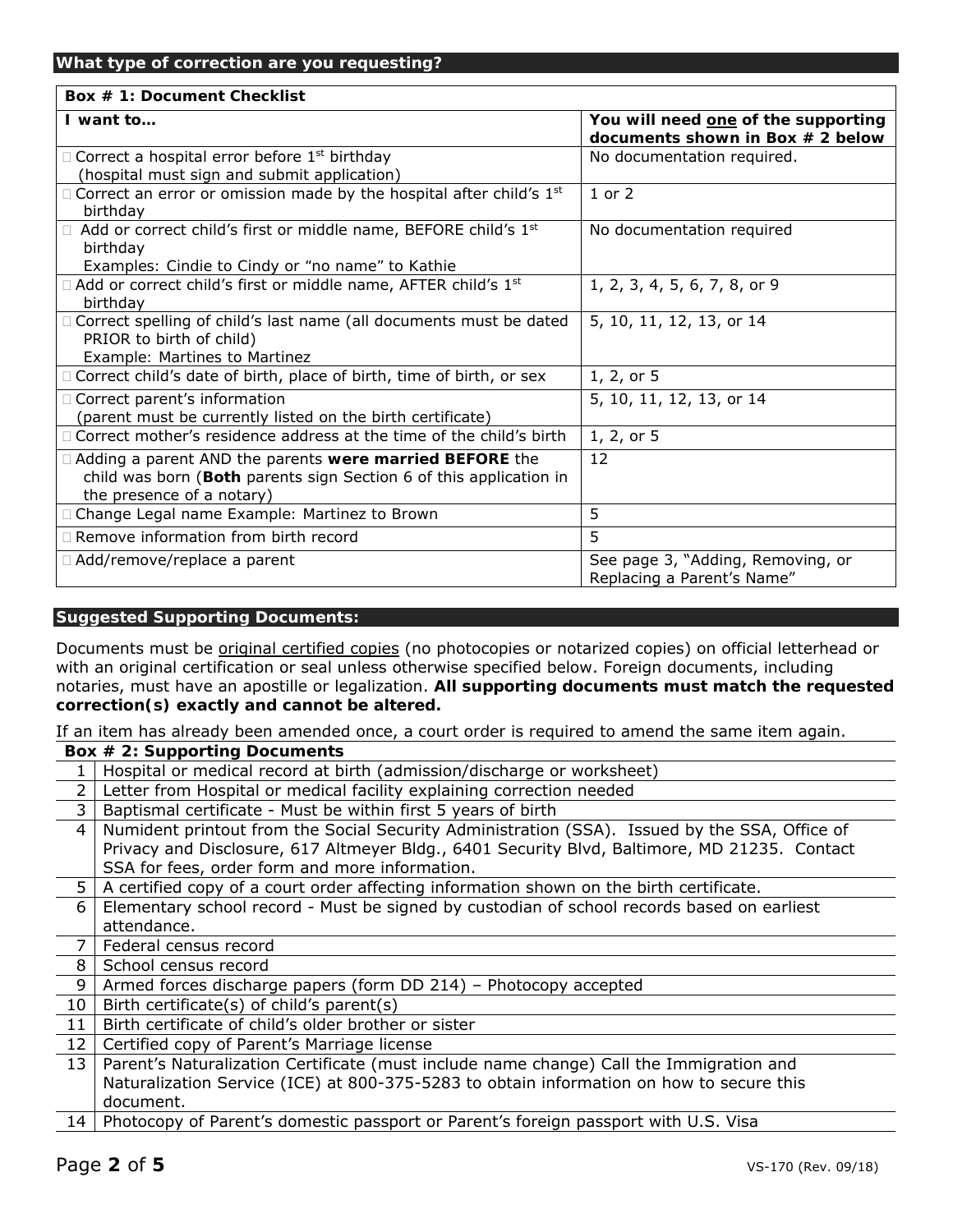#### **Adding, Removing or Replacing a Parent's Name**

A new birth certificate may be filed based on parentage to Add, Remove or Replace a parent on the birth certificate. In addition to this application, one of five types of documentation must be presented as evidence to file the new birth certificate:

- 1. A certified copy of the certificate of marriage of the parents;
- 2. A copy of the Acknowledgment of Paternity (VS-159.1) filed with the Vital Statistics Section;
- 3. A certified copy of the court decree establishing parentage;
- 4. A copy of the Acknowledgment of Paternity Rescission (VS 158) filed with the Vital Statistics Section; or,
- 5. A gestational agreement.

| Box # 3: Adding, Removing or Replacing a parent's name                                                                                                                                                                            |                                                                                                                                                                                                                                                                                                    |  |  |  |  |
|-----------------------------------------------------------------------------------------------------------------------------------------------------------------------------------------------------------------------------------|----------------------------------------------------------------------------------------------------------------------------------------------------------------------------------------------------------------------------------------------------------------------------------------------------|--|--|--|--|
| $I$ am/We are                                                                                                                                                                                                                     | You need to complete this application and                                                                                                                                                                                                                                                          |  |  |  |  |
| A mother not married during pregnancy and not<br>married now and wants to add a father<br>Or<br>A mother married within 300 days prior to the<br>birth of the child and wants to add a biological<br>parent who is not the spouse | (1) Both parents sign Section 6 of this application in<br>the presence of a notary; and,<br>(2) Complete an Acknowledgement of Paternity (Visit)<br>the Office of the Attorney General, Paternity<br>Opportunity Program at<br>https://www.texasattorneygeneral.gov/cs/establishing-<br>paternity) |  |  |  |  |
| A mother not married during pregnancy but is<br>now married to the parent                                                                                                                                                         | (1) Both parents sign Section 6 of this application in<br>the presence of a notary; and,<br>(2) Provide a certified copy of your marriage license                                                                                                                                                  |  |  |  |  |
| A parent with a court order establishing<br>parentage / removing parent (only corrections<br>ordered in the court order will be completed)<br>Or                                                                                  | $(1)$ One parent signs Section 6 of this application in<br>the presence of a notary; and,<br>(2) Provide a certified copy of the <i>entire</i> court order<br>(all pages) signed by a judge                                                                                                        |  |  |  |  |
| Parents with a gestational agreement<br>Parents who have signed a State of Texas<br>Acknowledgment of Paternity (VS 159.1)                                                                                                        | (1) Both parents sign Section 6 of this application in<br>the presence of a notary; and,<br>(2) Provide a copy of the signed Acknowledgement of<br>Paternity (VS-159.1).                                                                                                                           |  |  |  |  |
| A parent who has an Acknowledgement of<br>Paternity Rescission (VS 158) filed with the Vital<br>Statistics Section and wants to remove their<br>name from the birth certificate*                                                  | $(1)$ One parent signs Section 6 of this application in<br>the presence of a notary; and,<br>(2) Provide a copy of the signed Acknowledgement of<br>Paternity Rescission (VS-158).                                                                                                                 |  |  |  |  |

**Certified documents submitted will be retained by VSS and placed in a sealed file. A court order is required to unseal a file. Parents should keep copies of certified documents for their records and future use before sending them to VSS.** 

**\* Once a parent is removed from the birth certificate, they are no longer a qualified applicant to request a certified copy of the child's newly corrected birth certificate.** 

## **Correcting the Child's Sex or the Parent's Race or Color**

A new birth certificate may be filed that incorporates the corrected sex of the person named on the birth certificate. It may also be filed on older records to remove the parent(s) "race or color". The filing fee to create a new birth certificate is \$25.00. Complete Section 3 and check the bottom box requesting a new birth certificate be filed. If the bottom box on Section 3 is not checked, the correction will be attached to the original record as an addendum (\$15.00 filing fee required).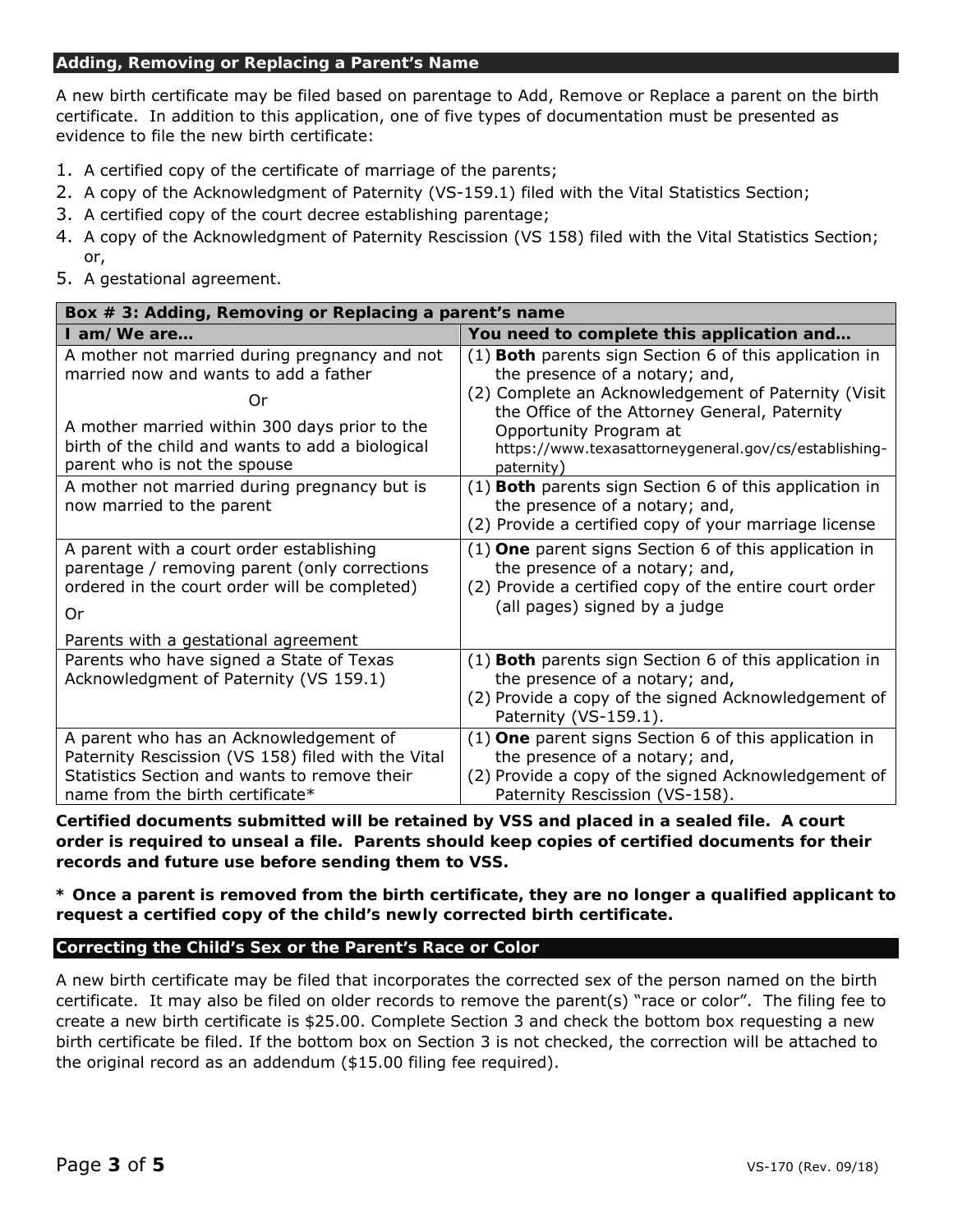

**IMPORTANT:** Photocopies, alterations, strike-through, or write overs of this completed application will not be accepted. Please use a new application if you make a mistake.

# **Birth Certificate Correction Application**

Type or Print (please use blue or black ink ONLY) Type or Print (please use blue or black ink ONLY)

# **Section 1: What is Your Name? (Applicant's Information)**  Name (First, Middle, Last): Address (Mailing Address, City, State, Zip): Email Address: Telephone # (8am-5pm)  $($  ) -Your relationship to Person named on the birth certificate:  $\Box$  Parent  $\Box$  Self  $\Box$  Hospital Representative Legal guardian(s) or Managing Conservator  $\Box$  Legal Representative (proof required)

>>>>>>>**A COPY OF THE APPLICANT'S VALID PHOTO ID MUST BE ATTACHED**<<<<<<<

# **Section 2: Birth Certificate Information**

**Enter information as it appears on the current birth certificate.** 

| Birth Certificate Number, if known: |  | $142 -$      |                               |            |      |                         |
|-------------------------------------|--|--------------|-------------------------------|------------|------|-------------------------|
| Child's First Name:                 |  | Middle Name: |                               | Last Name: |      |                         |
| Date of Birth:                      |  |              |                               |            | Sex: |                         |
| Place of Birth (City or town)       |  |              | (County)                      |            |      | (State)<br><b>TEXAS</b> |
| Full Maiden Name of Parent 1:       |  |              | Full Maiden Name of Parent 2: |            |      |                         |

# **Section 3: What do you want to correct?**

We cannot accept whiteout, strike-through, alterations, or write overs.

| List items to be added,     | What is on the birth certificate now? | What should the birth certificate |
|-----------------------------|---------------------------------------|-----------------------------------|
| corrected or removed        |                                       | say?                              |
| Example: Child's First Name | Not Shown                             | Tara                              |
| Example: Date of Birth      | August 2, 2010                        | August 12, 2010                   |
|                             |                                       |                                   |
|                             |                                       |                                   |
|                             |                                       |                                   |
|                             |                                       |                                   |
|                             |                                       |                                   |
|                             |                                       |                                   |
|                             |                                       |                                   |
|                             |                                       |                                   |
|                             |                                       |                                   |
|                             |                                       |                                   |

Check box (if applicable): We/I am requesting a new birth certificate be filed to incorporate the correction to the child's sex or parent's race or color.